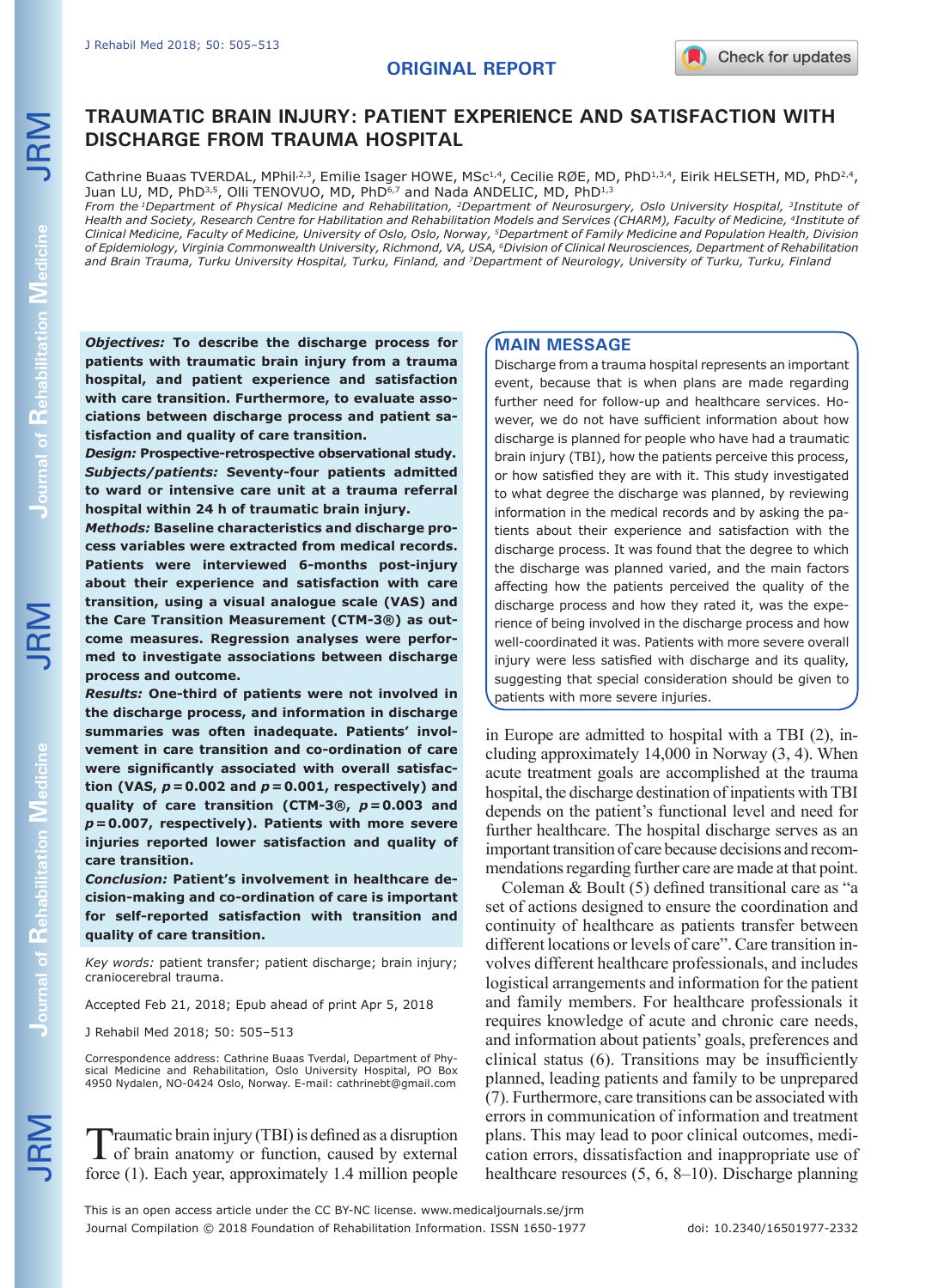# 506 *C. B. Tverdal et al.*

tailored to individual patients ensures that patient needs are evaluated, discussed and communicated, leading to increased satisfaction for patients and healthcare professionals (11). The discharge summary is not the only tool for discharge communications, but serves as an important resource (10). A systematic review by Kripalani et al. (12) found that discharge summaries varied in structure, are delayed and frequently incomplete.

Patient involvement and participation in transition of care is one way of improving the quality of care transitions for older patients (13). The World Health Organization (WHO) emphasizes the importance of patient participation concerning all levels of healthcare (14, 15). Studies on elderly people and patients with stroke show that participation and adequate information are important factors for a successful hospital discharge (7, 16, 17). Most of the transition literature on brain injuries focuses on elderly patients with stroke and rehabilitation needs (18). There is a lack of studies investigating the discharge process for patients with TBI, which is especially important because they often receive treatment from different professionals and wards. Based on observations in clinical practice, and feedback from patients, discharge from trauma hospital can sometimes be hasty, and patients may not receive enough information about their condition, prognosis and what to expect after discharge. One important strategy towards improving this is measuring patient satisfaction and quality of care transitions.

The objectives of this study are to describe the discharge process for patients with TBI from a trauma hospital and patient experience and overall satisfaction with care transition. We also wanted to evaluate associations between discharge process, patient satisfaction and quality of care transition.

We hypothesized that patients with more severe injuries would have lower satisfaction and quality of care transitions, as predicting the recovery and outcome is more difficult for these patients, potentially leading to inadequate decisions and suboptimal transitions.

# **MATERIALS AND METHODS**

### *Design and setting*

This is a single-centre observational study, with a prospective design, performed as part of "Work Package 14: Transitions of care and post-acute care" of the European multicentre study, the CENTER-TBI project (Collaborative European Neuro Trauma Effectiveness Research in TBI) (19). Patients were interviewed at the 6-month study follow-up regarding their overall satisfaction and experience with care transition when they had been discharged from the acute trauma hospital.

Oslo University Hospital (OUH) is the Level 1 trauma referral centre for the South-Eastern region of Norway, with a population base of 2.9 million. OUH provides acute TBI care at the Neurosurgical and/or Neuro-intensive care departments (ICU). In addition, the early rehabilitation for patients with severe TBI is provided at the ICU, and the intermediary/subacute rehabilitation at the rehabilitation department. When acute care is completed at OUH it is the patients' postal address in the national registry that determines which of approximately 20 local hospitals in the region is responsible for further treatment and rehabilitation and to where the patient is discharged. General practitioners are responsible for follow-up of patients discharged directly home.

### *Participants*

Patients who were 16 years or older, admitted to OUH between June 2015 and March 2016, and enrolled in the CENTER-TBI study were included consecutively. The CENTER-TBI inclusion criteria were (19): (*i*) clinical diagnosis of TBI; (*ii*) clinical indication for a computed tomography (CT) scan (based on the standard clinical practice of the hospital); (*iii*) presentation within 24 h of injury; and (iv) informed consent obtained according to local and national requirements. Exclusion criteria were: severe pre-existing neurological disorders that would confound outcome assessments. Patients were stratified into 3 groups upon enrolment, according to the clinical care they received: emergency room (ER) stratum (patients evaluated in the ER, then discharged); admission stratum (patients admitted into hospital, but not to the ICU) ICU stratum (patients admitted directly to the ICU, from the ER or other hospital) (19).

Because the focus of this sub-study was on the discharge process, following inpatient admission to a trauma hospital, and the consent form was only in Norwegian, patients in the ER stratum and those unable to speak Norwegian were excluded.

## *Dependent variables*

The main outcomes of interest were measures of overall satisfaction with care transitions and quality of care transition during hospital discharge from the patient's perspective. In the literature, satisfaction is often assessed as a global measure, whereas experience relates more specifically to quality of healthcare services.

The instruments used were "Patient's overall satisfaction with care transition", measured by visual analogue scale (VAS) and "Quality of care transition", measured with the sum score of the Care Transition Measure-3® (CTM-3®). Both outcome measures are scaled from 0 to 100 (worst-to-best), where a higher score indicates greater satisfaction and experience. The CTM® was developed as a tool to assess the quality of care transitions across healthcare settings from the patient perspective (20). The original CTM® had 15 items (CTM-15®), later decreased to 3 (CTM-3®) to reduce the response burden, each being recorded on a 4-point Likert scale, so a linear transformation could be performed to obtain a score on a scale from 0 to 100 (21, 22). Table I shows the questionnaire. The CTM® has been tested and found to have acceptable reliability and validity (20–23).

**Table I.** Care Transitions Measure® (CTM-3®)

- Q1. The hospital staff took my preferences and those of my family or caregiver into account in deciding what my healthcare needs would be when I left the hospital
- Q2. When I left the hospital, I had a good understanding of the things I was responsible for in managing my health.
- Q3. When I left the hospital, I clearly understood the purpose for taking each of my medications.

*All questions are answered with a 4-point Likert scale:*

| $1 =$ Strongly | $2 = Disagree 3 = Agree 4 = Strongly$ |       | Do not know/     |
|----------------|---------------------------------------|-------|------------------|
| disagree       |                                       | agree | do not remember/ |
|                |                                       |       | not applicable   |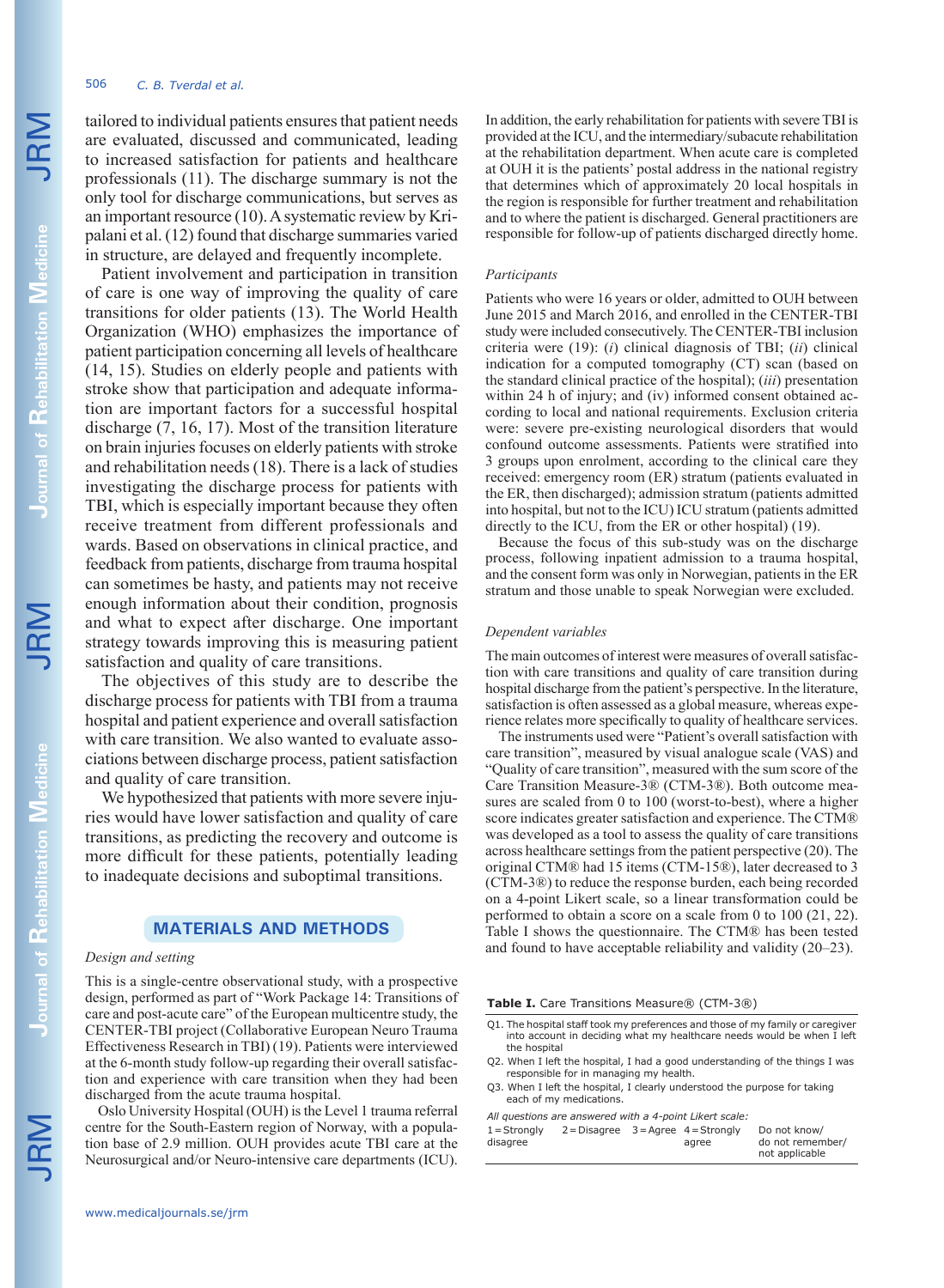|                                                                    | Total<br>$n = 74$        | Admission stratum<br>$n = 42$ | ICU stratum<br>$n = 32$ | $p$ -value |
|--------------------------------------------------------------------|--------------------------|-------------------------------|-------------------------|------------|
| Age, years                                                         | 44 (19)                  | 45 (20)                       | 43 (19)                 | 0.74       |
| Sex - male, $n$ (%)                                                | 52 (70)                  | 31(73)                        | 21(66)                  | 0.45       |
| Living situation, n (%)                                            |                          |                               |                         | 0.67       |
| Alone                                                              | 18 (24)                  | 11 (26)                       | 7(22)                   |            |
| With significant other                                             | 17(23)                   | 9(21)                         | 8(25)                   |            |
| With family (i.e. parents, children)                               | 35 (47)                  | 19 (45)                       | 16 (50)                 |            |
| Education, $n$ (%)                                                 |                          |                               |                         | 0.52       |
| College/university degree                                          | 28 (38)                  | 19 (46)                       | 9(31)                   |            |
| Post-high-school training                                          | 20(27)                   | 10(24)                        | 10(35)                  |            |
| High-school                                                        | 16 (22)                  | 8(19)                         | 8(25)                   |            |
| Employment, n (%)                                                  |                          |                               |                         | 0.99       |
| Working or student                                                 | 55 (74)                  | 32 (76)                       | 23 (72)                 |            |
| Retired/disability pension                                         | 12(16)                   | 6(17)                         | 5(16)                   |            |
| Cause of injury, n (%)                                             |                          |                               |                         | 0.5        |
| Road traffic incident                                              | 30(40)                   | 15 (36)                       | 15 (47)                 |            |
| Incidental fall                                                    | 31(42)                   | 20(48)                        | 11 (34)                 |            |
| Other                                                              | 13(18)                   | 7(17)                         | 6(19)                   |            |
| Glasgow Coma Score (GCS)                                           | 13(3)                    | 14(1)                         | 10(3)                   | $< 0.001*$ |
| TBI severity, $n$ (%)                                              |                          |                               |                         | $< 0.001*$ |
| Mild (GCS 13-15)                                                   | 53 (72)                  | 41 (98)                       | 12 (38)                 |            |
| Moderate (GCS 9-12)                                                | 9(12)                    | 1(2)                          | 8(25)                   |            |
| Severe (GCS 3-8)                                                   | 12(16)                   | ÷.                            | 12 (38)                 |            |
| Injury Severity Score (ISS)                                        | 21(14)                   | 12(7)                         | 32(12)                  | $< 0.001*$ |
| Length of stay at trauma hospital, days <sup>a</sup>               | 9(16)                    | 3(3)                          | 18 (21)                 | $0.001*$   |
| Isolated TBI, $n$ (%)                                              | 48 (65)                  | 30(71)                        | 18 (56)                 | 0.18       |
| TBI with associated injuries, $n$ (%)                              | 26 (35)                  | 12 (29)                       | 14 (44)                 |            |
| Intracranial surgery, n (%)                                        |                          |                               |                         | $0.04*$    |
| Yes                                                                | 9(12)                    | 2(5)                          | 7(22)                   |            |
| No                                                                 | 65 (88)                  | 40 (95)                       | 25(78)                  |            |
| Number of in-hospital transitions (e.g. between ER, OR, ICU, ward) | 4(3)                     | 3(3)                          | 5(4)                    | 0.05       |
| Discharge weekday, n (%)                                           |                          |                               |                         | $0.04*$    |
| Monday-Friday                                                      | 64 (87)                  | 33 (79)                       | 31 (97)                 |            |
| Saturday-Sunday                                                    | 10(13)                   | 9(21)                         | 1(3)                    |            |
| Glasgow Outcome Score (GOS) day of discharge, n (%)                |                          |                               |                         | $0.001*$   |
| Good recovery                                                      | 6(8)                     | 6(14)                         |                         |            |
| Moderate disability                                                | 43 (58)                  | 35 (83)                       | 8(25)                   |            |
| Severe disability                                                  | 25 (34)                  | 1(3)                          | 24 (75)                 |            |
| Vegetative state                                                   | $\overline{\phantom{0}}$ | $\overline{\phantom{a}}$      | $\overline{a}$          |            |
| Discharge destination, $n$ (%)                                     |                          |                               |                         | $< 0.001*$ |
| Home                                                               | 39 (52)                  | 36 (86)                       | 3(9)                    |            |
| Local hospital                                                     | 22(30)                   | 6(14)                         | 16 (50)                 |            |
| Rehab unit                                                         | 13(18)                   | $\equiv$                      | 13(41)                  |            |

<sup>a</sup>Day of admission and day of discharge count as 1 day.

Categorical variables are presented as n (%). Continuous variables are presented as mean (SD). \*Statistically significant difference between strata, *p*=0.05.<br>Independent *t-*test and Mann–Whitney *U* test, Pearson χ<sup>2</sup> an scaled data and categorical data respectively. Glasgow Coma Scale score (GCS): 3=worst, 15=best. Injury Severity Score (ISS): range 0–75; ≥16 severe injury.<br>TBI: traumatic brain injury; ICU: intensive care unit; ER: emerg

### **Table III.** Discharge planning process

|                                                                                  | Total<br>$n = 74$ | Admission stratum ICU stratum<br>$n = 42$ | $n = 32$ | <i>p</i> -value |
|----------------------------------------------------------------------------------|-------------------|-------------------------------------------|----------|-----------------|
| Patient perspective, n (%):                                                      |                   |                                           |          |                 |
| Involved in the discharge process                                                | 49 (66)           | 24 (57)                                   | 25(81)   | 0.06            |
| Patient perspective, n (%):                                                      |                   |                                           |          |                 |
| Experienced continuity of healthcare                                             | 49 (66)           | 26 (63)                                   | 23(72)   | 0.49            |
| Discharge planning noted in medical records                                      | 43 (58)           | 16 (38)                                   | 27 (84)  | $< 0.001*$      |
| Discharge delayed                                                                | 10(14)            | 3(7)                                      | 7(22)    | 0.09            |
| Communication between sending and receiving team noted in medical records, n (%) | 24 (32)           | 3(7)                                      | 21 (66)  | $< 0.001*$      |
| Assessment of physicians discharge summary                                       |                   |                                           |          |                 |
| Discharge summary delivered at day of discharge                                  | 59 (80)           | 27(64)                                    | 32 (100) | $< 0.001*$      |
| Discharge summary pending tests described                                        | 54 (73)           | 33 (79)                                   | 21 (66)  | 0.21            |
| Discharge summary patients medications described                                 | 45 (61)           | 23 (55)                                   | 22(69)   | 0.22            |
| Discharge summary capacity for self-care and need of healthcare described        | 24 (32)           | 12 (29)                                   | 12 (38)  | 0.42            |
| Discharge summary cognitive status and communication described                   | 47 (63)           | 23 (55)                                   | 24 (75)  | 0.07            |
| Discharge summary patients goals and preferences described                       | 5(7)              | 3(7)                                      | 2(6)     | 1.0             |
| Discharge summary need of coordinated healthcare services described              | 50 (68)           | 24 (57)                                   | 26 (81)  | $0.03*$         |
| Discharge summary timing of follow-up indicated                                  | 52 (70)           | 34 (81)                                   | 18 (53)  | $0.02*$         |

All questions answered with yes or no, response rate of "Yes" is described in the Table, presented as *n* (%). \*Statistically significant difference between strata,<br>*p* = 0.05. Pearson x<sup>2</sup> was applied, and with low cell n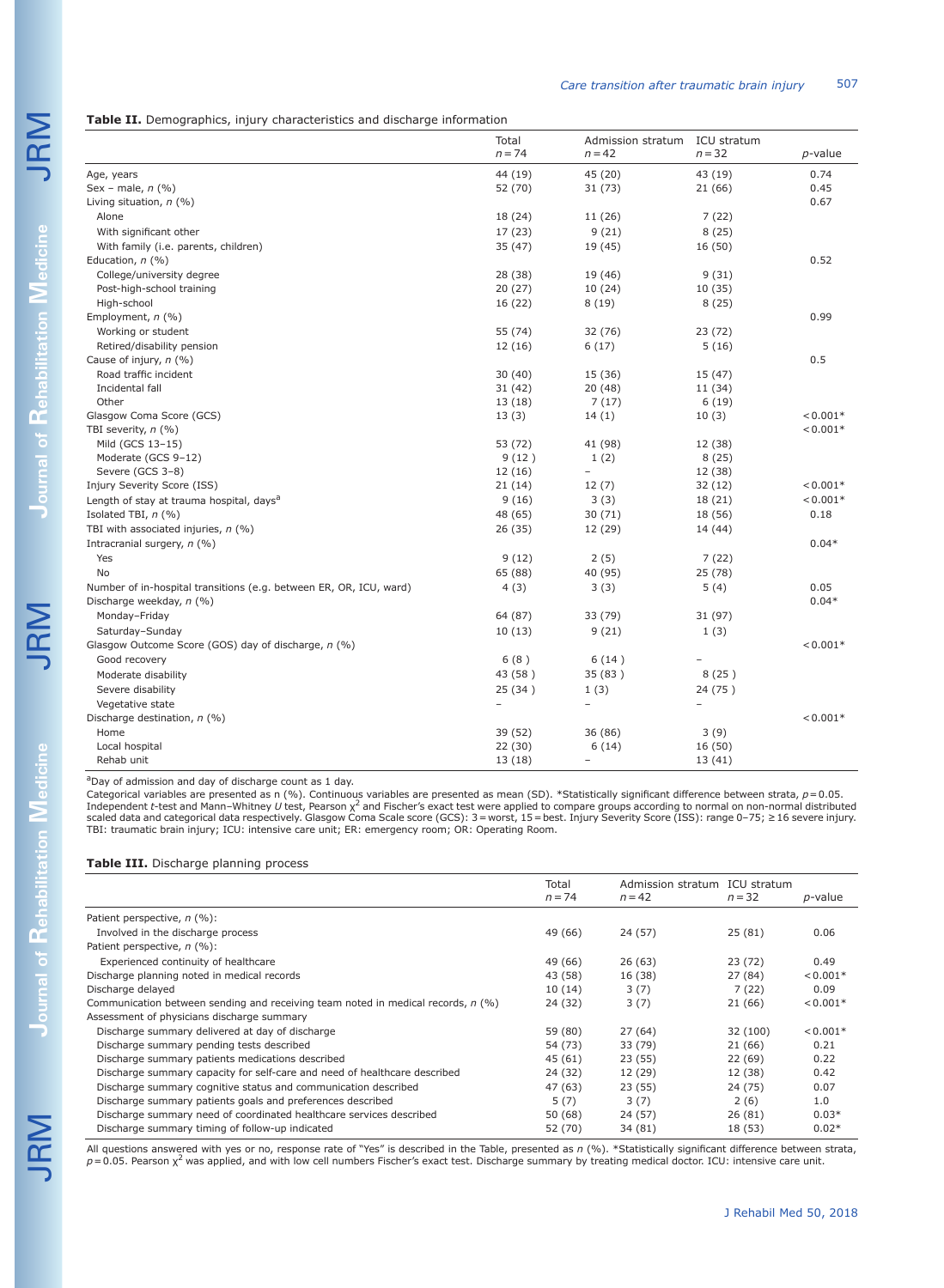## *Independent variables*

*Discharge process variables.* The main aim of the discharge planning process is to ensure safe and effective discharges and access to the right service at the right time. Assessment of patient needs, appropriate referrals, continuity of care and involvement of patient/family are of major importance in this process (10, 11, 14, 24). Variables are listed below, and are further presented in Tables II and III as part of the results.

Patients were asked at follow-up if they were involved in the discharge process from trauma hospital (no/yes), and if they experienced continuity in healthcare (no/yes).

Variables describing the discharge process used in this study were: discharge planning noted in medical records (no/yes; "yes" if noted by doctor/nurse in medical records at latest day prior to discharge), discharge destination (home, other hospital, rehabilitation unit, nursing home, other; dichotomized to home/ institution), discharge weekday (Monday–Friday/Saturday– Sunday), discharge delayed (no/yes; "yes" if patient is clinically ready for transfer but there are no available beds at the receiving unit, or other logistic reasons), physician's discharge summary present at day of discharge (no/yes), communication between sending and receiving team noted in medical records (no/yes).

Content of the physician's discharge summary was assessed, based on key points of what a discharge summary should include (12), with 7 dichotomous (no/yes) quality indicators chosen, including: (*i*) pending tests/examinations indicated; (*ii*) discharge medications recorded; (*iii*) patient's capacity for self-care and needs for healthcare services described; (*iv*) patient's cognitive status and ability to communicate described; (*v*) patient's goals and preferences incorporated into the care plan; (*vi*) need for co-ordinated healthcare services indicated; and (*vii*) timing of follow-up with appropriate health professionals indicated.

*Demographic variables.* Age (in years), sex (male/female), highest educational level (dichotomized to lower/higher, higher representing university/college degree), living situation (dichotomized to living alone or with other(s)) and employment status (dichotomized to working/student or not working).

*Injury-related variables.* Patient stratum (admission/ICU), lowest Glasgow Coma Scale score (GCS) on day of injury (before sedation) (3=worst, 15=best) (25), Injury Severity Score (ISS) (0=no trauma, 75=not survivable) (26, 27), length of stay at trauma hospital (in days), isolated TBI or TBI with associated injuries, intracranial surgery (no/yes), number of in-hospital transitions, Glasgow outcome scale at day of discharge (GOS 1=dead, GOS 2=persistent vegetative state, GOS 3=severely disabled, GOS 4=moderately disabled, GOS 5=good recovery) (28).

### *Data sources*

Demographic data and injury characteristics are registered in the core database of CENTER-TBI. The patients' electronic medical records were accessed for the discharge planning process, and the evaluation was conducted by the study nurse (CBT) and physician (NA), using a data collection chart to extract relevant data. The same persons performed the 6-month follow-up interviews. Questionnaires describing patients' experience and satisfaction with care transition were administered to patients at the follow-up interview, or to their family if the patient had little or no recollection of the discharge (for example if they had GCS <15 or post-traumatic amnesia phase at discharge).

## *Statistical methods*

SPSS version 24 was used for all analyses. Descriptive statistics were used to summarize the characteristics of patients, injuries and the discharge planning process. To compare group differences between admission and ICU stratum, we used Pearson  $\chi^2$ , or Fisher's exact test for categorical variables, and independent *t*-test, or Mann–Whitney *U* test, for continuous variables. Twosided *p*-values of 0.05 were considered for statistical significance.

Simple linear regression was applied to assess the univariate relationship between each independent variables and VAS and CTM-3®. Independent variables that reached statistical significance was further included in the subsequent multiple regression analysis. The variable *patient stratum* (admission/ ICU) strongly correlated  $(r>0.7)$  with the injury severity variables, therefore was not included in the final analysis.

Two separate multiple regression models were estimated using a hierarchical approach (block-wise entry) (29), to assess relationships between the measures of discharge process and self-perceived overall satisfaction with transition and quality of care transition, accounting for baseline characteristics. Independent variables were entered in 3 blocks, including patients' demographics, injury characteristics and hospital discharge or care transition related measures. We used a conservative approach of allowing 1 predictor for every 8–10 participants.

Results from the multiple regression modelling are presented in adjusted  $\mathbb{R}^2$  and  $\mathbb{R}^2$  change, and unstandardized B coefficient with 95% confidence intervals. Prior to carrying out the multiple regression analyses, possible multicollinearity between independent variables was investigated using a variance inflation factor. Normality of residuals was controlled for with inspection of histogram and p-p plots; no outliers were identified. To check for internal validity, the models were run with 1,000 bootstrap samples  $(29)$ .

#### *Ethical considerations*

The study was approved by the regional ethics committee, REK Middle-Norway (approval numbers 2014/1454 and 2015/2307). All study participants received oral and written information, and provided written consent. For patients under 18 years of age, parents also provided written consent according to local policy. The burden of study participation for the patients was considered low; and expected to have no influence on medical treatment.

## **RESULTS**

### *Participants*

In the relevant timeframe, 104 patients were included in CENTER-TBI, and they were placed into admission or ICU stratum. Eight patients died shortly after injury, and 3 did not speak Norwegian fluently, leaving 93 eligible participants. Of these 93, 18 were not contactable for follow-up and 1 withdrew prior to the 6-month follow-up, leaving 74 patients. There were no statistically significant differences between the 74 participants and the 30 patients who were not included in the current study, regarding stratum, age, sex, education, ISS and length of hospital stay.

# *Socio-demographic and injury characteristics, and hospital discharge*

The participants had a mean age of 44 years (standard deviation (SD) 19, range 16–85 years), and 70% were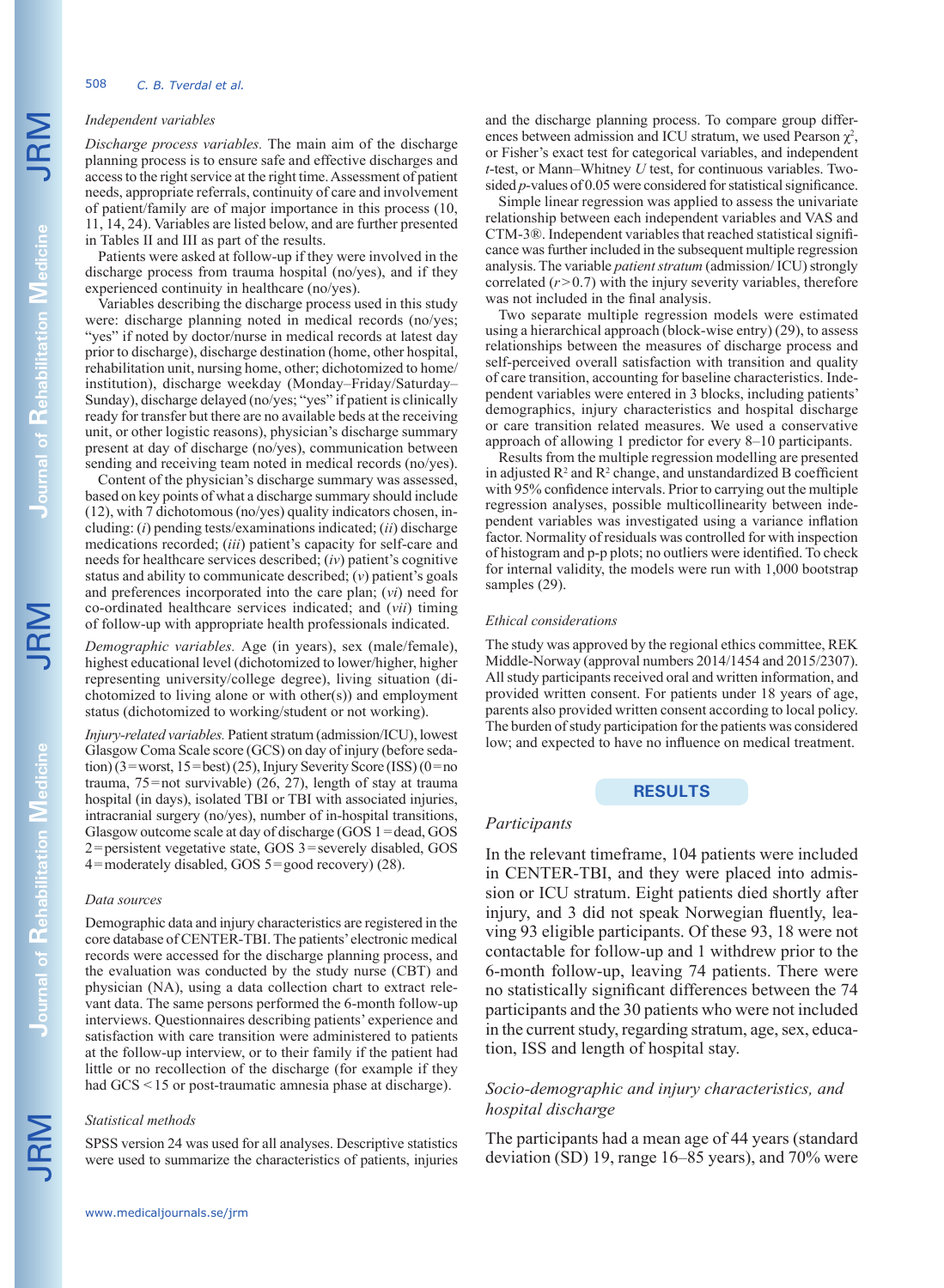JRM

**Table IV.** Outcome: patients overall satisfaction with care transition and quality of care transition

|                                                                         | Total    |           |                                                         |                        |                  |            |
|-------------------------------------------------------------------------|----------|-----------|---------------------------------------------------------|------------------------|------------------|------------|
|                                                                         | n(%)     | Mean (SD) | Do not remember/not applicable/<br>do not know<br>n(96) | Admission<br>Mean (SD) | ICU<br>Mean (SD) | $p$ -value |
| Satisfaction with the transition of care<br>on a 0-100 scale            | 74 (100) | 74 (24)   | -                                                       | 74 (22)                | 75 (26)          | 0.6        |
| Quality of care transition, measured with<br>$CTM-3@$ sum score $0-100$ | 68 (92)  | 64 (20)   | 6(8)                                                    | 66 (19)                | 60(20)           | 0.3        |

Higher score indicates greater satisfaction/higher quality of care.Group difference for Satisfaction was evaluated with Mann–Whitney *U* test, and quality of care with independent *t*-test.CTM-3®: Care Transition Measurement; SD: standard deviation; ICU: intensive care unit.

male; Table II shows the patient characteristics. Road traffic incidents accounted for 40% of the injuries; 42% were due to falls. Most injuries were mild TBIs, based on GCS assessment (72%). There were no statistically significant differences between admission and ICU stratum, in terms of demographics and cause of injury. As expected, there were statistically significant differences between admission and ICU stratum regarding injury characteristics (GCS  $p = 0.001$ , ISS  $p = 0.001$ , length of stay  $p = 0.001$ , discharge destination  $p = 0.001$ , discharge weekday  $p = 0.04$ ). The majority of patients in the admission stratum were discharged directly home (86%), after a mean hospital stay of 3 days (median 2 days). Among patients in the ICU stratum, 91% were discharged to a local hospital or rehabilitation unit, and the mean length of hospital stay was 18 days (median 10 days). No patients were discharged directly to a nursing home.

Furthermore, there were several statistically significant differences regarding the discharge process between the strata (Table III). According to notes in the medical records, discharge from hospital was planned for 58% of patients, the majority being in the ICU stratum, and all ICU patients received discharge summaries at day of discharge. The following discharge process variables were in favour of ICU stratum patients: discharge from trauma hospital planned (*p*< 0.001); communication between sending and receiving team noted in medical records  $(p<0.001)$ ; discharge summary delivered at day of discharge  $(p<0.001)$ ; and discharge summary included information about need for co-ordinated healthcare services (*p=*0.003). The timing of follow-up was indicated in the discharge summary more frequently than in the admission stratum ( $p=0.002$ ).

# *Overall satisfaction and quality of care transition*

Table IV describes responses on the outcome measures VAS and CTM-3®. For overall satisfaction with care transition (VAS, range  $0-100$ ), there was a  $100\%$ response rate; mean 74 (SD 24), with no statistically significant differences between strata  $(p=0.6)$ . The outcome reflecting quality of care transition from the patient perspective (CTM-3®, range 0–100) had a response rate of 92%; mean 64 (SD 20), with no statistically significant difference between strata  $(p=0.3)$ . A total of 7 patients (9%) answered the questions with help from family members, all in ICU stratum, and with severe disability at the discharge as assessed by GOS.

| <b>Table V.</b> Model 1: hierarchical multiple regression of patient overall satisfaction with care transition ( $n=74$ ) |  |  |  |
|---------------------------------------------------------------------------------------------------------------------------|--|--|--|
|---------------------------------------------------------------------------------------------------------------------------|--|--|--|

| Step variables                                            | Variables                                                                                                                 | B                                                            | B 95% CI                                             | Adjusted $R^2$   |
|-----------------------------------------------------------|---------------------------------------------------------------------------------------------------------------------------|--------------------------------------------------------------|------------------------------------------------------|------------------|
| Step 1: Demographics                                      | Age, years<br>Sex<br>Male $(0)$<br>Female (1)                                                                             | $-0.043(p=0.75)$<br>$-9.917(p=0.07)$                         | $-0.312, 0.225$<br>$-20.605, 0.771$                  | $0.02(p=0.18)$   |
| Step 2: Injury characteristic                             | Lowest Glasgow Coma Score day of injury; $-1.035$ ( $p=0.3$ )<br>$3 - 15$                                                 |                                                              | $-2.999, 0.929$                                      |                  |
|                                                           | Injury Severity Score; 0-75<br>Length of stay at trauma hospital (days)<br>Discharged to<br>Home $(0)$<br>Institution (1) | $-0.471(p=0.07)$<br>$-0.376(p=0.05)$<br>7.407 ( $p = 0.22$ ) | $-0.973, 0.032$<br>$-0.760, 0.009$<br>-4.584, 19.397 | $0.03 (p=0.38)$  |
| Step 3: Patient or family experience with care transition | Were you or your family involved in the<br>discharge process from trauma hospital<br>No(0)<br>Yes $(1)$                   | 17.251 ( $p=0.002$ )                                         | 6.493, 28.009                                        |                  |
|                                                           | Did you or your family experience continuity 19.348 ( $p=0.001$ ) 8.559, 30.137<br>of healthcare?<br>No(0)<br>Yes $(1)$   |                                                              |                                                      | 0.30 (p < 0.001) |

 $R^2$  = 38.  $R^2$  change = 0.05 for step 1, 0.06 for step 2, 0.27 for step 3. 95% CI: 95% confidence interval.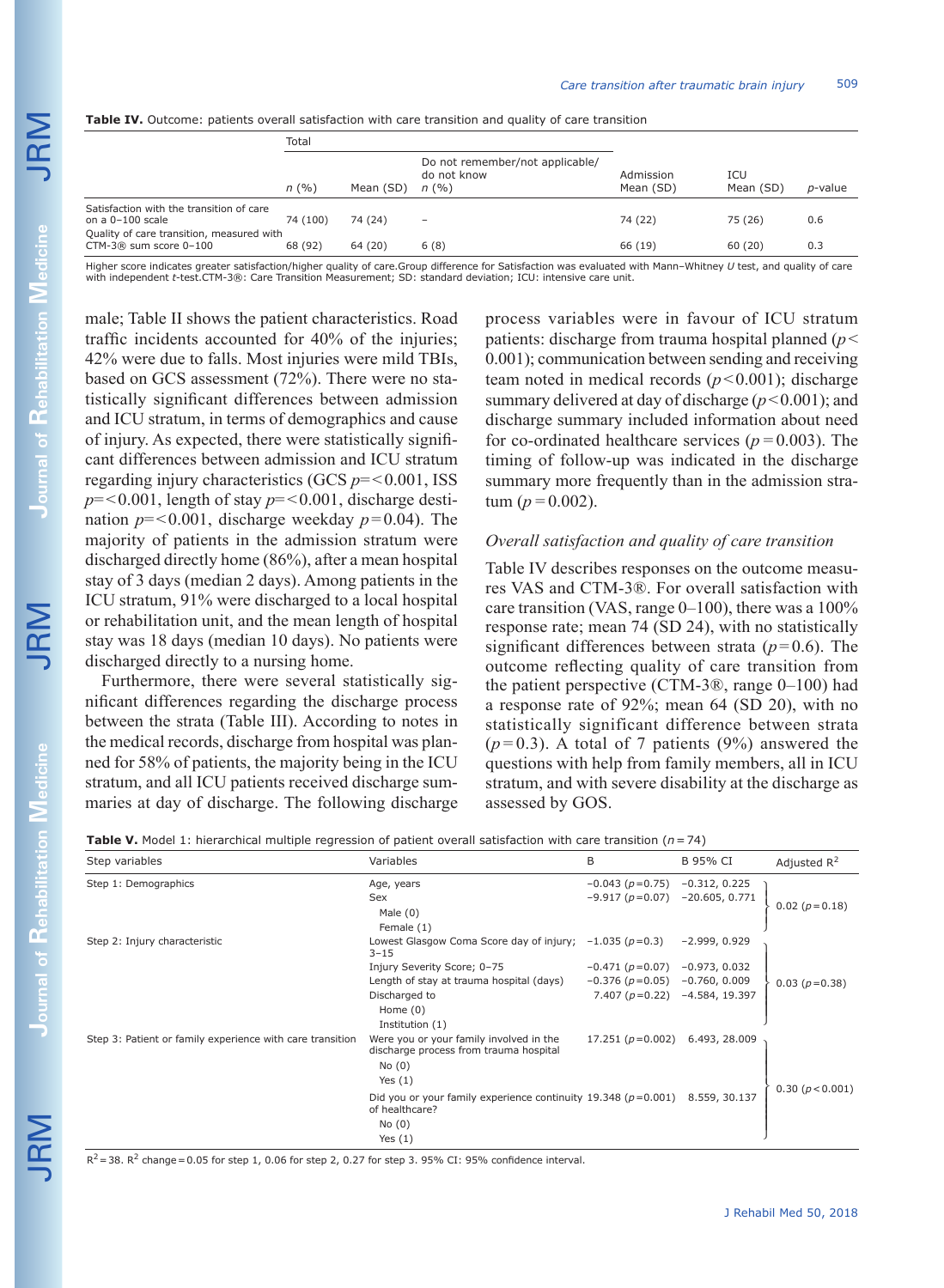# 510 *C. B. Tverdal et al.*

# *Factors associated with patient overall satisfaction and quality of care transition*

Results from model 1 investigating associations between age, sex, injury characteristics (GCS, ISS, length of stay, discharge place), patient experience of involvement in care transition and experience of care co-ordination, and overall satisfaction are presented in Table V. Age and sex had no statistically significant effect, explaining only 2% of the total variance in the satisfaction with care. Injury characteristics and discharge place explained 3% of variance.

Only the third step, with variables regarding patient involvement in the discharge process/transition of care and continuity of care, was statistically significant, and explained a total of 30% of the variance in the dependent measure. Both patient involvement in the discharge process  $(p=0.002)$  and patient experience of co-ordinated healthcare  $(p=0.001)$  reached statistical significance. The positive direction of an unstandardized B coefficient indicates that patients who were involved in the discharge process and co-ordination of healthcare also reported a higher satisfaction with care transition. The B value of ISS and length of hospital stay (LOS), representing the severity of the injury, was negative, indicating that more severe injuries were associated with lowered satisfaction with care (*p*=0.07 and  $p=0.05$ , respectively). Bootstrapping analysis supported the results for LOS  $(p=0.03)$ , patient involvement in discharge process ( $p=0.004$ ), and coordinated healthcare ( $p = 0.006$ ), but not ISS ( $p = 0.14$ ).

Model 2 investigated associations between age, sex, injury characteristics, discharge planning, patient involved in discharge process, and co-ordinated healthcare. The results are presented in Table VI.

The first step did not reach statistical significance and explained 4% of the total variance in the dependent variable. By adding factors related to injury severity and discharge place, the amount of explained variance increased to  $17\%$  ( $p=0.01$ ). The third step, representing the patient's perspective, showed statistical significance  $(p = 0.001)$ , explaining 36% of variance.

As in Model 1, the B value of ISS  $(p=0.02)$  was negative, indicating that more severe injury was associated with worse quality of care transition. Also, the B value for the variable "patient cognitive status and ability to communicate described in discharge summary"  $(p=0.01)$  was negative, indicating that patients who had no description of cognitive status and ability to communicate in the discharge summary reported lower quality of care transition. The B values of patient involvement in the discharge process and coordination of healthcare remained statistically significant in this model as well ( $p=0.003$  and  $p=0.007$ , respectively). Bootstrapping analysis supported all statistically significant results in Model 2: ISS (*p*=0.03), patient involvement in discharge process  $(p=0.006)$ , coordinated healthcare  $(p=0.007)$ , except the cognitive status and ability to communicate described in discharge summary (approaching statistically significance,  $p=0.075$ ).

# **DISCUSSION**

The major factors affecting overall satisfaction and quality of care transition were patient experience of involvement in care transition and co-ordination of care. The results demonstrate that the discharge planning process varied, and that discharge summaries differed in structure and completeness. Furthermore,

**Table VI**. Model 2: hierarchical multiple regression of quality of care transition, measured with Care Transition Measurement (CTM-3®) (*n*=68)

| Step variables                                               | Variables                                                                           | B                      | B 95% CI          | Adjusted $R^2$    |
|--------------------------------------------------------------|-------------------------------------------------------------------------------------|------------------------|-------------------|-------------------|
| Step 1: Demographics                                         | Age, years                                                                          | $-0.113(p=0.30)$       | $-0.332, 0.106$   |                   |
|                                                              | Sex<br>Male $(0)$<br>Female (1)                                                     | $-7,407(p=0.10)$       | $-16.437, 1.622$  | $0.04(p=0.09)$    |
| Step 2: Injury characteristic                                | Injury Severity Score; (scale 0-75)                                                 | $-0.51(p=0.02)$        | $-0.94, -0.079$   |                   |
|                                                              | Length of stay at trauma hospital (no. days)                                        | $0.24(p=0.18)$         | $-0.11, 0.59$     |                   |
|                                                              | Discharged to:                                                                      | 1.32 $(p=0.79)$        | $-8.4, 11.1$      |                   |
|                                                              | Home $(0)$                                                                          |                        |                   |                   |
|                                                              | Institution (1)                                                                     |                        |                   | $0.17(p=0.01)$    |
|                                                              | Discharge summary: patient cognitive status and ability to<br>communicate described | $-10.68(p=0.01)$       | $-19.071, -2.293$ |                   |
|                                                              | No(0)                                                                               |                        |                   |                   |
|                                                              | Yes $(1)$                                                                           |                        |                   |                   |
| Step 3: Patient or family<br>experience with care transition | Were you or your family involved in the discharge process from<br>trauma hospital   | 13.627 ( $p = 0.003$ ) | 4.978, 22.276     |                   |
|                                                              | No(0)                                                                               |                        |                   |                   |
|                                                              | Yes $(1)$                                                                           |                        |                   | $0.36(p = 0.001)$ |
|                                                              | Did you or your family experience continuity of healthcare?                         | 12.540 ( $p = 0.007$ ) | 3.519, 21.562     |                   |
|                                                              | No(0)                                                                               |                        |                   |                   |
|                                                              | Yes $(1)$                                                                           |                        |                   |                   |

 $R^2$  = 44.  $R^2$  change = 0.07 for step 1, 0.17 for step 2, 0.20 for step 3. CTM-3®: Care Transition Measurement; 95% CI: 95% confidence interval.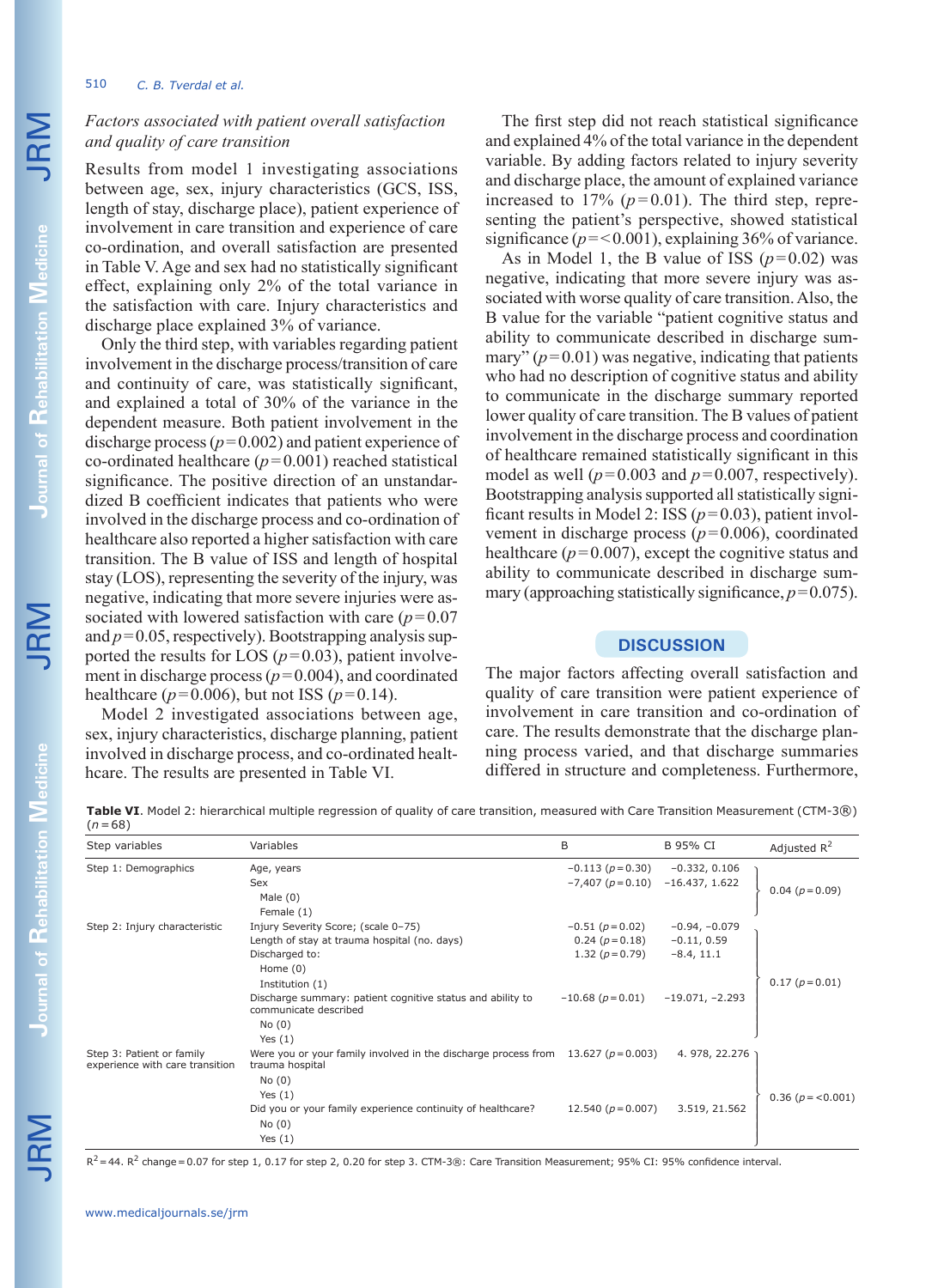One-third of patients reported that they were not involved in the discharge process. A comparable number of patients did not experience continuity in their care transitions, hence not meeting the demands of patientcenteredness. In a qualitative study of elderly surgical patients, Perry et al. (30) found lack of an active role in the discharge, need for family support at home, uncertainty of how to return to usual activities, and a paternalistic medical model. Patient-centeredness (i.e. care that is respectful and responsive to individual preferences and needs) and participation in healthcare decision-making is highlighted in policy documents, both worldwide (15) and nationally (31). The patient perspective is an important area of WHO's Patient Safety Strategy (14), and our results indicate a need for improvement in this area. The literature on patient participation in healthcare decisions emphasizes factors such as information provision, involvement of patient and family in discharge planning, and the attitude of healthcare professionals as important (7, 14, 16). Furthermore, an association between increased patient involvement and higher ratings of quality of care from the patient perspective has been described (7, 16), indicating that participation in healthcare decision may be a quality indicator of healthcare services.

Real participation may be difficult to achieve for patients with TBI shortly after injury, due to the nature of TBI recovery process. Patients with TBI may experience cognitive impairment in the acute phase. Furthermore, patients may have little previous experience with the healthcare system and limited knowledge about available resources. Coleman (6) stresses the importance of providing information to patients/caregivers of what to expect after discharge, but ensuring adequate information may not always be a simple matter in clinical practice (17). Paterson et al.'s study described a discrepancy in perceptions of information provided at the hospital, as caregivers for patients with TBI did not recall being given information, while healthcare professionals felt they had provided extensive discharge planning and education about the condition and services available (17).

Patients in the ICU stratum were more severely injured than patients in the admission stratum, thus they were in need of more complex medical treatment and care. Discharge was planned for a majority of ICU patients; however, only 41% were discharged directly to a rehabilitation unit. This is lower than expected, considering our previous recommendations regarding a continuous chain of treatment and rehabilitation after severe TBI (32, 33). Stenberg et al. (34) describes a similar situation in northern Sweden, where patients with severe TBI often were discharged to local hospitals and did not follow the desired rehabilitation chain. A substantial variation in structure and process of in-hospital rehabilitation and referral to rehabilitation facilities exists between European neurotrauma centres and future research is needed to study rehabilitation referral decision-making processes (35).

Kripalani et al. (12) addressed the issue of the discharge summary as a tool for discharge communication in a systematic review of information transfer, from inpatient to outpatient caregivers. The discharge summary is the most common method for documenting a patient's diagnostic findings, hospital management, and arrangements for post-discharge follow-up (12). Kripalani et al. (12) found low availability of discharge summary on the day of discharge (12–34% available), lack of information regarding test results (missing in 7–22%), discharge medications (missing in 2–40%), test results pending at discharge (missing in 65%), patient or family counselling (missing in 90–92%) and follow-up plans (missing in 2–43%). In our study, we found that most discharge summaries were delivered on the day of discharge (80%); however, a substantial portion of discharge summaries did not provide information about a patient's capacity for self-care and need for healthcare (68% missing), patient's cognitive status and ability to communicate (37% missing), discharge medication (39% missing) and follow-up (30% missing).

Despite these findings, the content of the discharge summary did not influence the patient overall satisfaction (VAS). However, the description of a patient's cognitive status and ability to communicate was a significant factor in a model of quality of care transition (CTM-3®). As the discharge summary is a significant tool for communication to the care-providers, the study findings may suggest that the quality of information transfer from trauma hospital is often inadequate. Reasons may be a shortage of time and work shifts, and different clinicians involved in the treatment of patients in an acute-care setting, thus lacking familiarity with patients and their medical histories (36).

Coleman (6) highlighted that patient complexity is an important risk factor for poor transitional care. Our results may indirectly support this, as we found that factors representing medical complexity (higher overall severity of trauma and longer hospital stay) negatively influenced satisfaction with transitions of care and quality of care transition.

For patients in the admission stratum, discharge was planned for only one-third of patients. This is probably explained by short hospital stays, where many patients

**Rehabilitation** 

**Journal of** 

**Rehabilitation**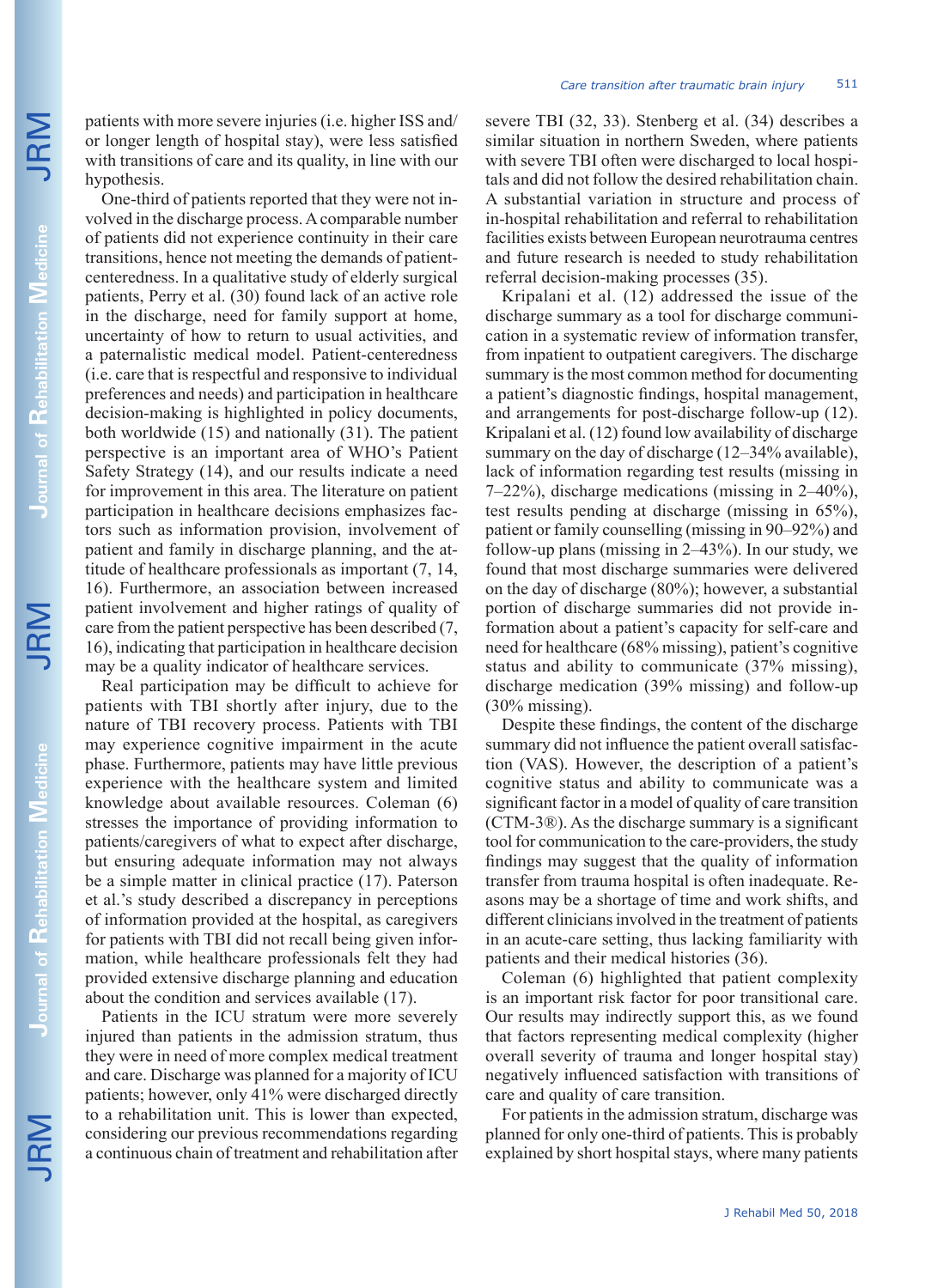# 512 *C. B. Tverdal et al.*

are discharged the day following admission. The low rate of documented planning and involvement of patients in this study may support the description of pressure on acute hospital beds described in the literature (36, 37). Regarding the content of the discharge summary, the only factor in favour of patients in the admission stratum was more frequently described follow-ups, reflecting that these patients were discharged directly home, and referred to general practitioners and/or outpatient treatment, where discharge summary is used as a physician referral.

# *Strengths and limitations*

A major strength of this study is that the participants were adults of all ages, and with varying degrees of injury severity, thereby allowing the study to assess a broad range of care needs for this population.

The main limitations were that this was a single-centre study, with a small sample size, and that the majority of patients had mild TBIs, as assessed by GCS. The latter is in line with other studies conducted across the TBI severity levels in patients admitted to trauma centres (3, 38, 39). A small sample size limited the number of variables that could be assessed in the regression analysis; however, the internal validity of model stability by bootstrapping analysis supports our results. Although the models explain 30% and 36% of variance in patient satisfaction and quality of care transition, there are important factors we did not assess in this study, such as co-morbidity, post-discharge interventions, functional level and work-participation at follow-up, etc.

Furthermore, patients' experience with transition and satisfaction with care were self-reported and a short version of care transition measurement with only 3 questions was used. Participants did not answer anonymously; however, to reduce this potential bias, honest feedback was encouraged.

A factor that is both a strength and a limitation is the time-point for patient feedback, which was 6 months post-injury. This is a strength because patients had time to experience how the injury affected their daily life and may have formulated opinions on what their healthcare needs were after hospital discharge. It is also a limitation because time weakens and affects memory, and response bias cannot be ruled out; however, in patients with more severe injuries, with possible cognitive deficits, family caregivers, considered to be reliable third-parties, verified the information (40).

# *Generalizability*

Patients were discharged from several different wards, representing the reality of acute hospital treatment. This study might be of international interest, as it reflects practice in the largest trauma hospital in Norway, with a well-organized public trauma system and rehabilitation healthcare services.

## *Future research directions*

We chose to isolate the process of discharge from trauma hospital because of its importance for decisions and recommendations concerning further care. Future studies should investigate the relationship between acute and post-acute transition of care and post-discharge interventions, and further explore the relations between transition of care, interventions and patient outcomes, health-related quality of life and hospital readmission. In addition, to assess and compare the quality of transition from multiple viewpoints (patient, proxies, nurses, doctors, discharging unit, receiving unit) soon after the transition is warranted.

Furthermore, it would be of great value to develop interventions for healthcare professionals working with TBI that facilitate patient participation in care. transitions, as well as to enable patients/proxies to take part in decision-making processes.

## *Conclusion*

The results of this study support existing literature that underlines the importance of patient and/or caregiver involvement during the discharge process. Our findings demonstrate that a patient's experience of involvement in healthcare decision-making, and co-ordination of care, is important for self-perceived satisfaction with transition and quality of care transition.

One-third of patients reported they were not involved in the discharge process, and information in discharge summaries was often inadequate, suggesting that the discharge process was not optimal for all patients and should be improved. Furthermore, patients with more severe overall injury were less satisfied with transitions of care and its quality, suggesting that special consideration should be given to patients with more severe injuries and their family caregivers.

# **ACKNOWLEDGEMENTS**

The authors would like to thank all participants. The study was supported by The European Union FP 7th Framework Program (grant 602150).

*The authors have no conflicts of interest to declare.*

### **REFERENCES**

- 1. Menon DK, Schwab K, Wright DW, Maas AI. Position statement: definition of traumatic brain injury. Arch Phys Med Rehabil 2010; 91: 1637–1640.
- 2. Maas AIR, Menon DK, Adelson PD, Andelic N, Bell MJ, Belli A, et al. Traumatic brain injury: integrated approaches to improve prevention, clinical care, and research. Lancet